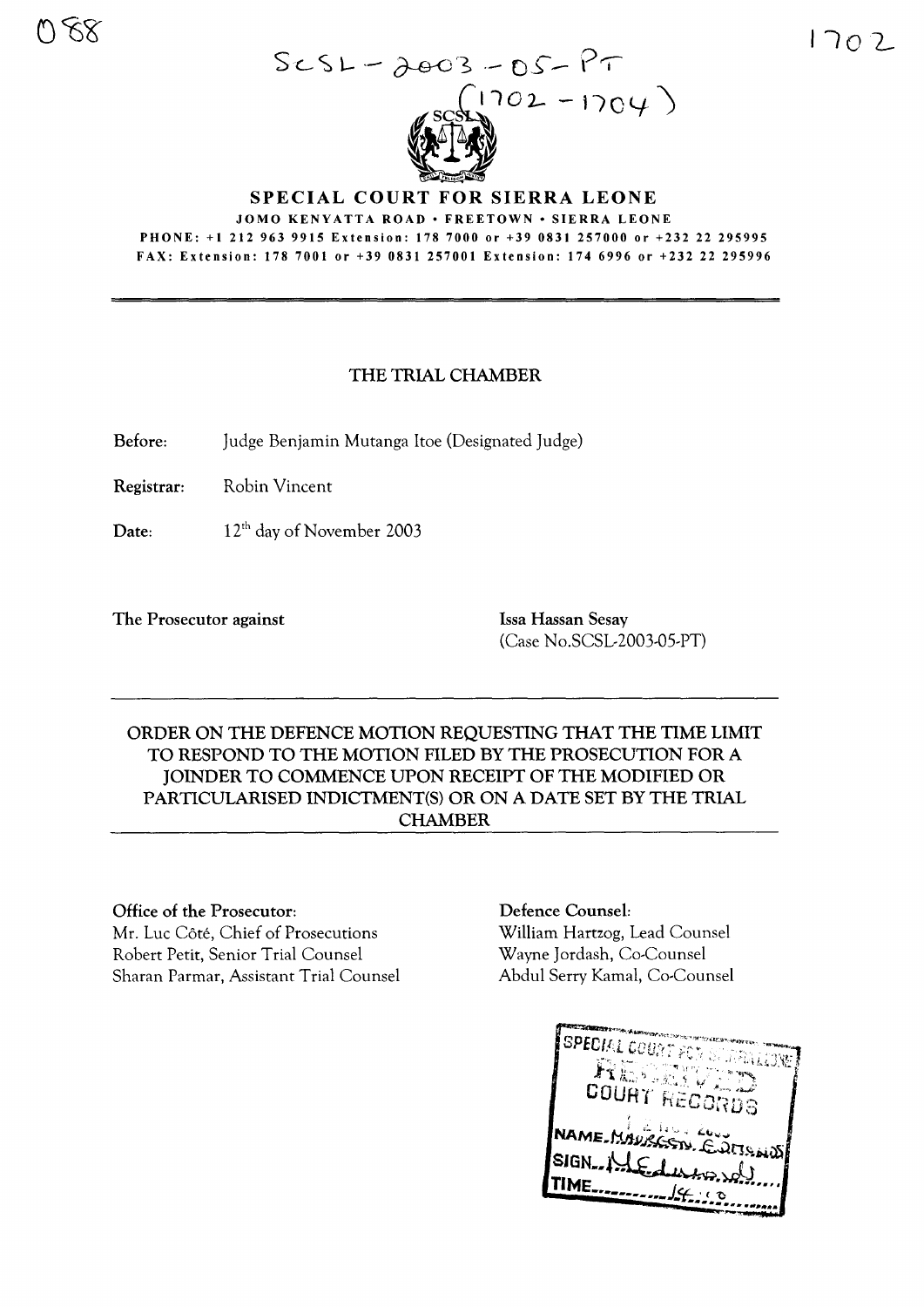## THE SPECIAL COURT FOR SIERRA LEONE ("the Special Court"),

WITH Judge Benjamin Mutanga Itoe sitting as a designated Judge under Rule 28 of the Rules of Procedure and Evidence of the Special Court for Sierra Leone (hereinafter "the Rules");

SEIZED of the Defence Motion to Request that the Time Limit for Response to the Prosecution Motion for Joinder commence upon the Receipt of the Modified or Particularised Indictment(s) or on a date to be set by the Trial Chamber filed on the  $21<sup>st</sup>$ day of October 2003 (hereinafter "the Motion"), the Prosecution Response thereto filed on the 24<sup>th</sup> day of October 2003 (hereinafter "the Response"), and the Defence Reply thereto filed on the  $3<sup>rd</sup>$  day of November 2003 (hereinafter "the Reply");

CONSIDERING that in its Motion for Joinder filed on the  $9<sup>th</sup>$  day of October 2003 (hereinafter "the Joinder Motion") the Prosecution requested that the Accused be jointly tried with the following Accused: Morris Kallon, Alex Tamba Brima, Augustine Gbao, Brima Bazzy Kamara and Santigie Borbor Kanu;

CONSIDERING the Decision rendered by the Trial Chamber on the Defence Motion on Defects in the Indictment, on the  $13<sup>th</sup>$  day of October 2003 (hereinafter "the Decision");

CONSIDERING the Defence Request that the deadline for a response to "the Joinder Motion" be set for 10 days after the Prosecution comply with "the Decision", on the basis that the Defence is otherwise unable to consider properly whether or not a joinder is in the interests of justice;

CONSIDERING the Prosecution Response that it is not necessary for Defence Counsel to see the Bill of Particulars or the amended indictment in order to respond to "the Joinder Motion", and thus that the Defence have not shown "good cause or exceptional circumstances" as is necessary to be granted an extension of time;

CONSIDERING the Defence Reply that if the motion is taken to be a request for extension of time then good cause has been shown, and that neither Defence Counsel nor the Trial Chamber can assess the validity of the Prosecution's assertion that the indictment as it currently stands satisfies the requirements of Rule 48(B) of the Rules until the Prosecution comply with "the Decision";

**CONSIDERING** that the Prosecutor filed a Bill of Particulars on the  $3<sup>rd</sup>$  day of November 2003;

MINDFUL of the provisions of Rule 7 of "the Rules";